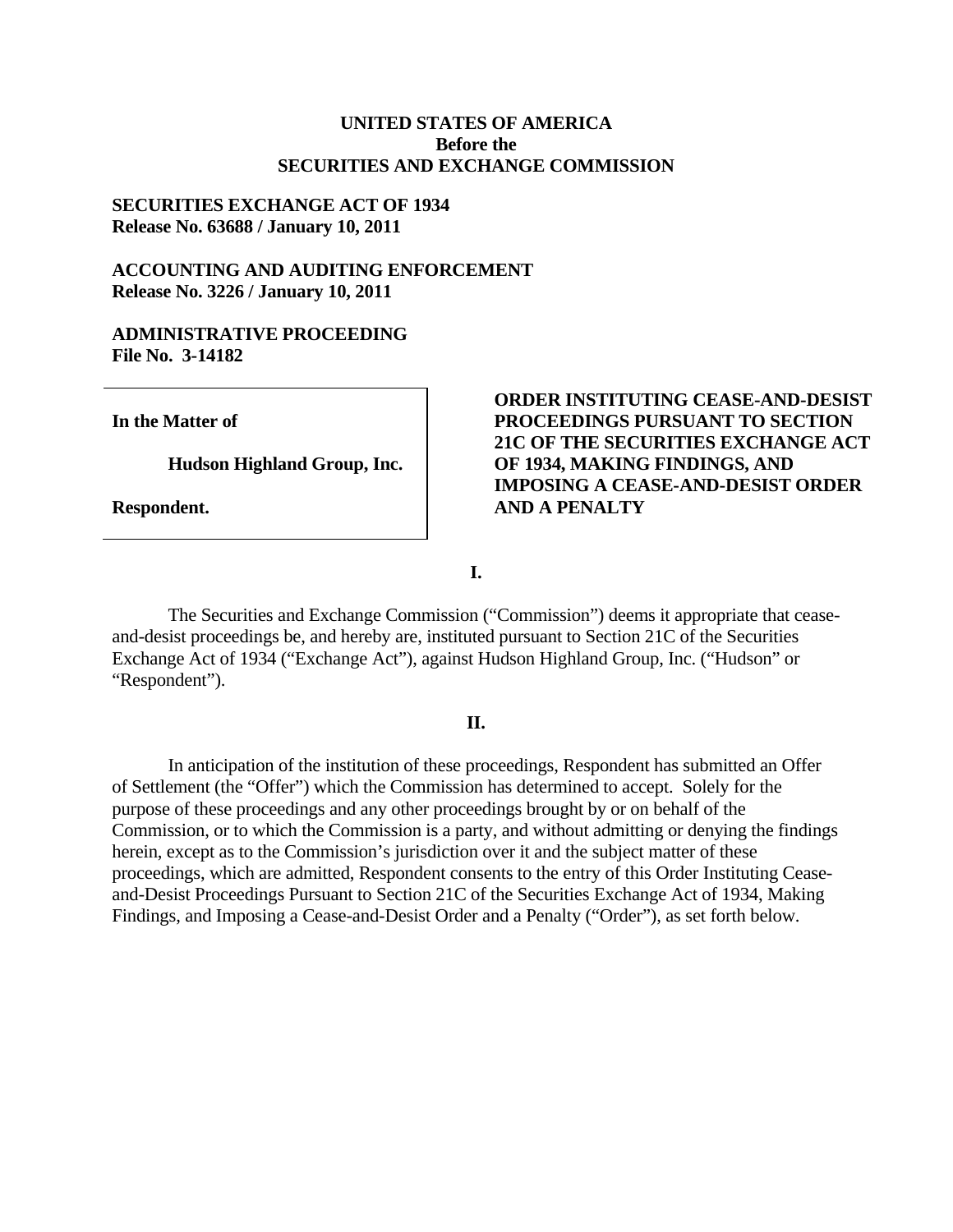#### **III.**

On the basis of this Order and Respondent's Offer, the Commission finds<sup>1</sup> that:

#### **Summary**

This matter involves Hudson's failures to maintain appropriate internal controls and books and records relating to its sales tax liabilities. From the time of Hudson's spin-off in 2003 until 2007, Hudson's North America segment ("HNA") failed to consistently comply with tax laws that required the company to collect sales taxes from its customers and to remit them to the taxing jurisdictions. The reason for these failures is that HNA did not have accounting software capable of calculating the amounts of sales taxes owed. The sales tax laws mandated that if HNA failed to collect and remit the taxes as required, and if HNA's customers did not otherwise pay the taxes, HNA became liable for the outstanding sales taxes, plus potential interest and penalties. HNA's failures to consistently collect and remit the required taxes ultimately required Hudson to pay substantially all of the uncollected taxes (\$3.9 million) itself.

#### **Respondent**

1. Hudson Highland Group, Inc. was incorporated in Delaware on January 6, 2003. The company was spun off from Monster Worldwide, Inc. on March 31, 2003. Hudson's principal place of business is in New York, NY. Hudson provides professional staffing and talent management services worldwide. Hudson's common stock is registered with the Commission pursuant to Section 12(b) of the Exchange Act and trades on the NASDAQ.

#### **Background**

2. From the time of Hudson's spin-off from Monster Worldwide, Inc. in March 2003 until January 2007, HNA failed to consistently comply with tax laws that required it to collect sales taxes from its customers, and to remit them to the taxing jurisdictions as their fiduciary.<sup>2</sup> If HNA's customers did not pay the required sales taxes, either at the time of sale or subsequently, HNA became liable for its customers' tax liabilities, as well as potential interest and penalties.

3. HNA failed to consistently collect and remit the sales taxes as required because its accounting software was inadequate. The sales tax rates and the types of HNA services that were taxable varied by jurisdiction, and not all jurisdictions in which HNA did business applied sales tax to services. HNA's accounting software, however, was incapable of automatically applying these

 $\overline{a}$ 

 on any other person or entity in this or any other proceeding.  $1$  The findings herein are made pursuant to Respondent's Offer of Settlement and are not binding

 2 Hudson had contracted with a third party to prepare HNA's sales tax returns from the time of the spin-off until the end of 2004. Nevertheless, such arrangement did not relieve Hudson of its responsibility to maintain adequate books and records and internal accounting controls with respect to HNA's sales tax obligations.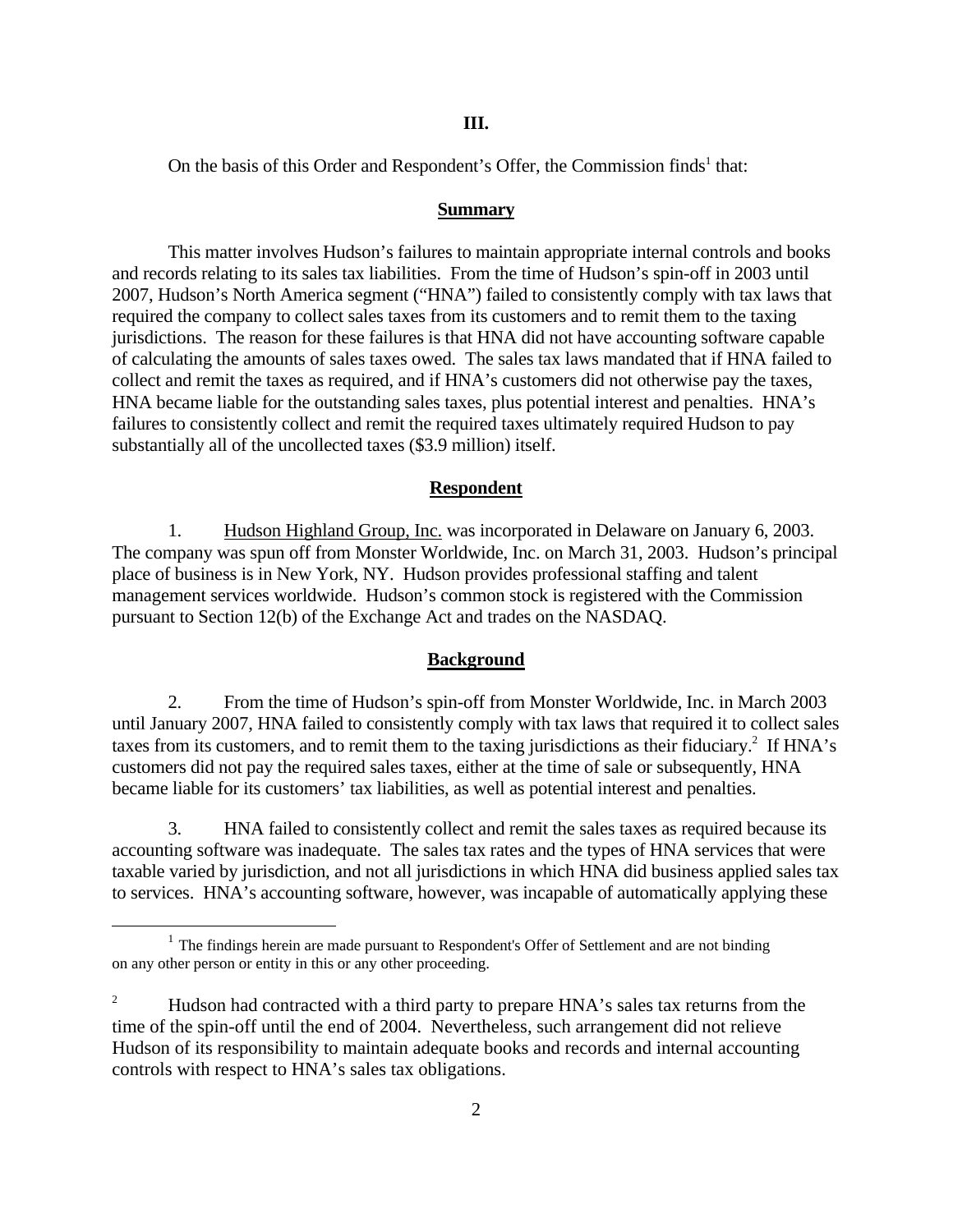variables to calculate the taxes owed. Moreover, HNA's staffing contracts were frequently executed with customers located in one taxing jurisdiction for work to be performed in one or more other taxing jurisdictions. Although the sales taxes required to be paid are based on the location of the work performed, HNA's accounting software did not track this information. HNA also did not track adequately which customers had "direct pay" permits with the taxing jurisdictions, pursuant to which the customers paid the required sales taxes directly rather than through HNA, and which customers had obtained specific exemptions from state sales tax.

4. In September 2003, Hudson's former Assistant Director of Tax began raising concerns to Hudson executives about the company's compliance with sales tax laws in various jurisdictions. Hudson's former Corporate Controller, HNA's General Counsel, and HNA's former CFO and Controller were all informed over the next few months of the issue.

5. HNA's failure to collect sales taxes from its customers resulted in the company itself having to pay the unpaid sales taxes. In January 2004, Hudson's former Assistant Director of Tax suggested to HNA's former CFO and to Hudson's former Corporate Controller that they discuss "accruing roughly \$150,000 - \$200,000 for various sales tax exposures" in at least four states. HNA had previously recorded a sales tax reserve, but the reserve was not allocated to specific states. HNA did not record any additional reserves in response to the suggestion by the former Assistant Director of Tax. At the time, HNA did not have systems that accurately recorded reserves for sales tax liabilities, nor did it change its systems to begin, as required, charging sales taxes to its clients and remitting them to the taxing jurisdictions.

6. In April 2004, the company hired a Big Four accounting firm ("accounting firm") to undertake a multi-phase review to assist HNA in determining its sales tax liabilities and to help HNA comply with the sales tax laws. The accounting firm did not, however, make meaningful progress on these efforts. The accounting firm was only able to prepare a preliminary report due to a high rate of staff turnover at HNA, which hindered the accounting firm's ability to get the documents it needed for the project, and problems with HNA's implementation of a new PeopleSoft accounting and management reporting system.

7. In November 2005, a pending state sales tax audit led HNA to assign its National Tax Manager, who was the company's own sales tax expert, to provide an estimate to HNA's accounting staff of HNA's sales tax liabilities and to implement an effective process for tracking HNA's sales tax obligations. The sales tax expert found this new assignment difficult because HNA's records were incomplete, requiring her team to reconstruct manually the sales data required to calculate the taxes owed. Even after quantifying the amount of sales taxes that HNA might owe to each taxing jurisdiction, to determine HNA's own potential exposure, the company had to determine whether any of its clients had already paid the required sales tax to the taxing jurisdiction through "direct pay" permits with the taxing authorities or had obtained specific exemptions from sales tax from the taxing authorities.

8. Hudson's CFO, who joined the company in December 2005, learned of HNA's possible sales tax deficiencies in February 2006. Starting in February 2006, Hudson's CFO, its former Corporate Controller, its former Director of Tax, and HNA's former CEO and current and former CFOs, closely monitored the company's efforts to quantify its sales tax liabilities.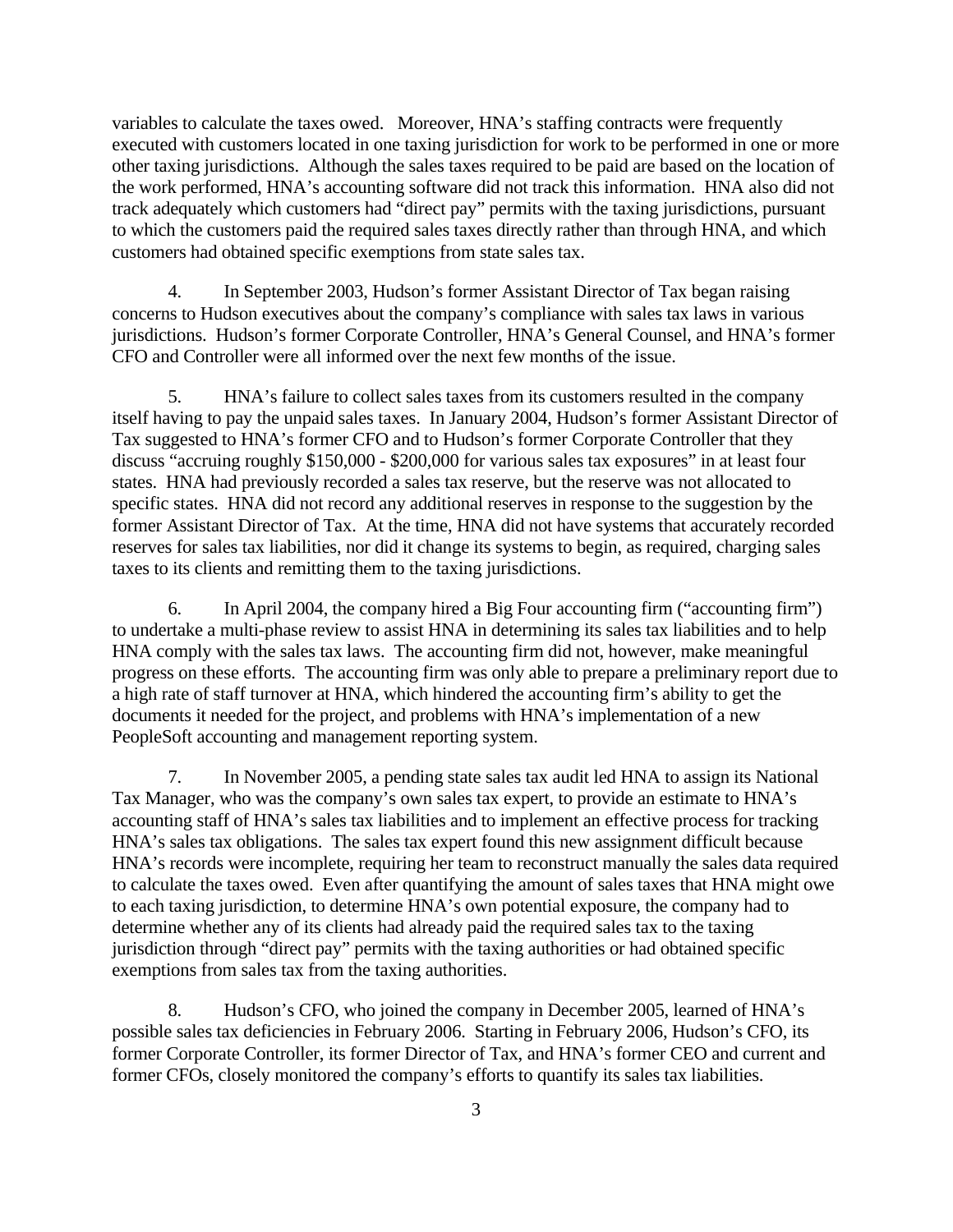9. As HNA completed the quantification of its historical sales tax liabilities, it recorded expenses during the period Q2FY06 through Q3FY07 to settle virtually all of its sales tax liabilities. Before Q2FY06, Hudson's books and records failed to accurately reflect the company's sales tax liabilities in any of the jurisdictions in which the company had failed to comply with the sales tax laws. Hudson's books and records did not accurately reflect the company's sales tax liabilities until Q2FY08. During the period 2006 through the first quarter of 2009, Hudson paid approximately \$3.9 million to various jurisdictions to settle its sales tax liabilities incurred during the period 2001 to 2007. HNA recovered from its customers about \$450,000 of the required sales taxes.

10. Although HNA hired a tax manager in September 2006 to work exclusively on completing the quantification of sales tax exposures and developing accounting systems to ensure timely payments of sales taxes, the manual system he developed for invoicing sales taxes was not fully implemented by HNA until January 2007. HNA was unable to install a comprehensive software package designed to invoice the appropriate sales tax, report sales tax liabilities, and prepare state sales tax returns until February 2008, following the completion of the PeopleSoft installation.

11. From Hudson's 2003 spin-off from Monster Worldwide, Inc. until 2007, HNA's accounting system was incapable of calculating the amounts of sales taxes that HNA owed without manual intervention.

12. As a result of the conduct described above, Hudson violated Section 13(b)(2)(B) of the Exchange Act, which requires all reporting companies to devise and maintain a system of internal accounting controls sufficient to provide reasonable assurances that transactions are recorded as necessary to permit preparation of financial statements in accordance with generally accepted accounting principles.

13. As a consequence of Hudson's inadequate internal controls during this period, Hudson's books and records did not accurately reflect its tax liabilities.

14. Also a result of the conduct described above, Hudson violated Section  $13(b)(2)(A)$ of the Exchange Act, which requires reporting companies to make and keep books, records, and accounts which, in reasonable detail, accurately and fairly reflect their transactions and dispositions of their assets.

### **IV.**

In view of the foregoing, the Commission deems it appropriate to impose the sanctions agreed to in Respondent Hudson's Offer.

Accordingly, it is hereby ORDERED that**:** 

 $13(b)(2)(B)$  of the Exchange Act. 4 A. Pursuant to Section 21C of the Exchange Act, Respondent Hudson cease and desist from committing or causing any violations and any future violations of Sections 13(b)(2)(A) and